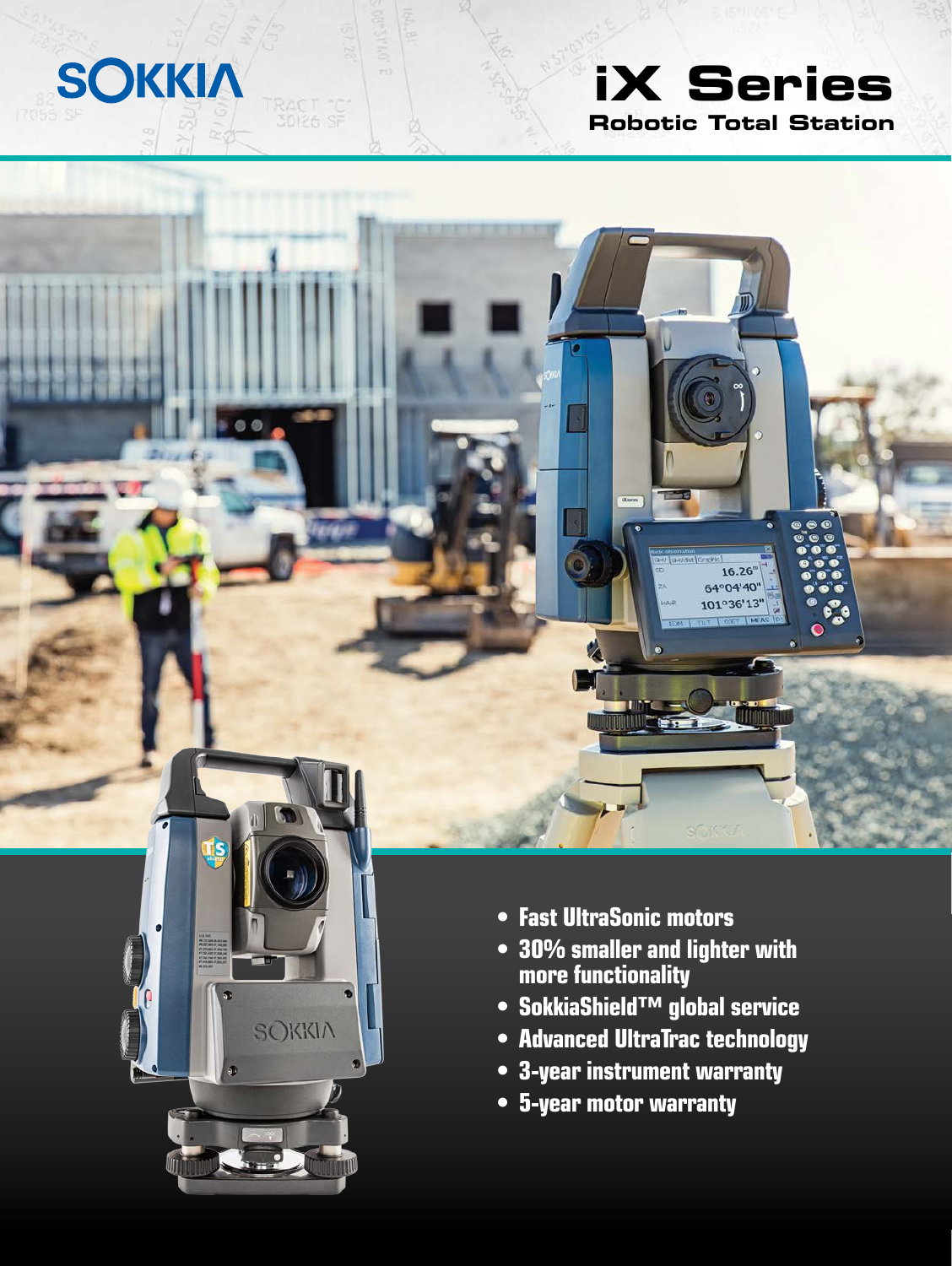# **The Ultimate Total Station**

The iX Series robotic total stations are a trimmed down, highperformance solution. You get the efficiency of a single-operator robotic system, the power of long range reflectorless measurements, and performance as a Fusion Positioning™ solution.

#### **Ultra-powerful**

UltraSonic technology is the driving force for the iX Series. The UltraSonic motors are the thinnest, lightest, and most powerful on the market – providing you with the smoothest and most accurate prismtracking possible. It's a difference you can see and hear immediately. With a rotation speed of 150° per-second, no matter how fast you move, or how many obstacles are in the way, you cannot outrun the iX.

#### **Ultra-accurate**

Our new UltraTrac technology gives you increased prism-tracking strength in all conditions. Advanced instrument algorithms deliver the confidence you need to move ahead. It's not that you lose line-of-sight, it's how fast you can reacquire and get back to work.

#### **Ultra-slim and reliable**

Featuring a remarkably slimmed down design, the compact system is a third smaller and lighter than previous robotic instruments, yet twice as fast. Without traditional gears or wearing parts, the UltraSonic motors are much more rugged and durable – lasting four times longer than previous total stations, and we back it with a five year warranty.



#### **Field and Office. Connected.**

- Complex 3D design layout made easy with MAGNET® Field data collection software
- Secure connectivity into MAGNET Enterprise global services for team collaboration
- Customizable reporting with intuitive processing within MAGNET Office Tools

#### **Sharp display**

- Larger and brighter color touch screen
- User-friendly interface with simple setup routines and hot keys
- Faster processor for improved response time

## N 69"26'07" E

- **Versatile solution** • Fusion Positioning™ with quick
- addition of GCX receiver
- Reflectorless out to 800 m
- Easy switch from GNSS to optical
- field measurement

#### **Guaranteed reliability**

- 3-year instrument warranty
- 5-year UltraSonic motor warranty
- SokkiaShield™ for worry-free theft deterrence and firmware maintenance

#### **Technology combined with a single purpose – production**

- Lightweight and versatile, each iX robot is eligible for full promotion into a Fusion Positioning™ solution through the addition of a purposebuilt Sokkia GCX receiver.
- MAGNET Field software maintains constant duel connection from your field controller to your Sokkia iX robot as well as a sleek and compact GCX receiver, enabling field measurements in either or both from a simple tap of the screen.
- A true "never down" option stay productive in any project environment.

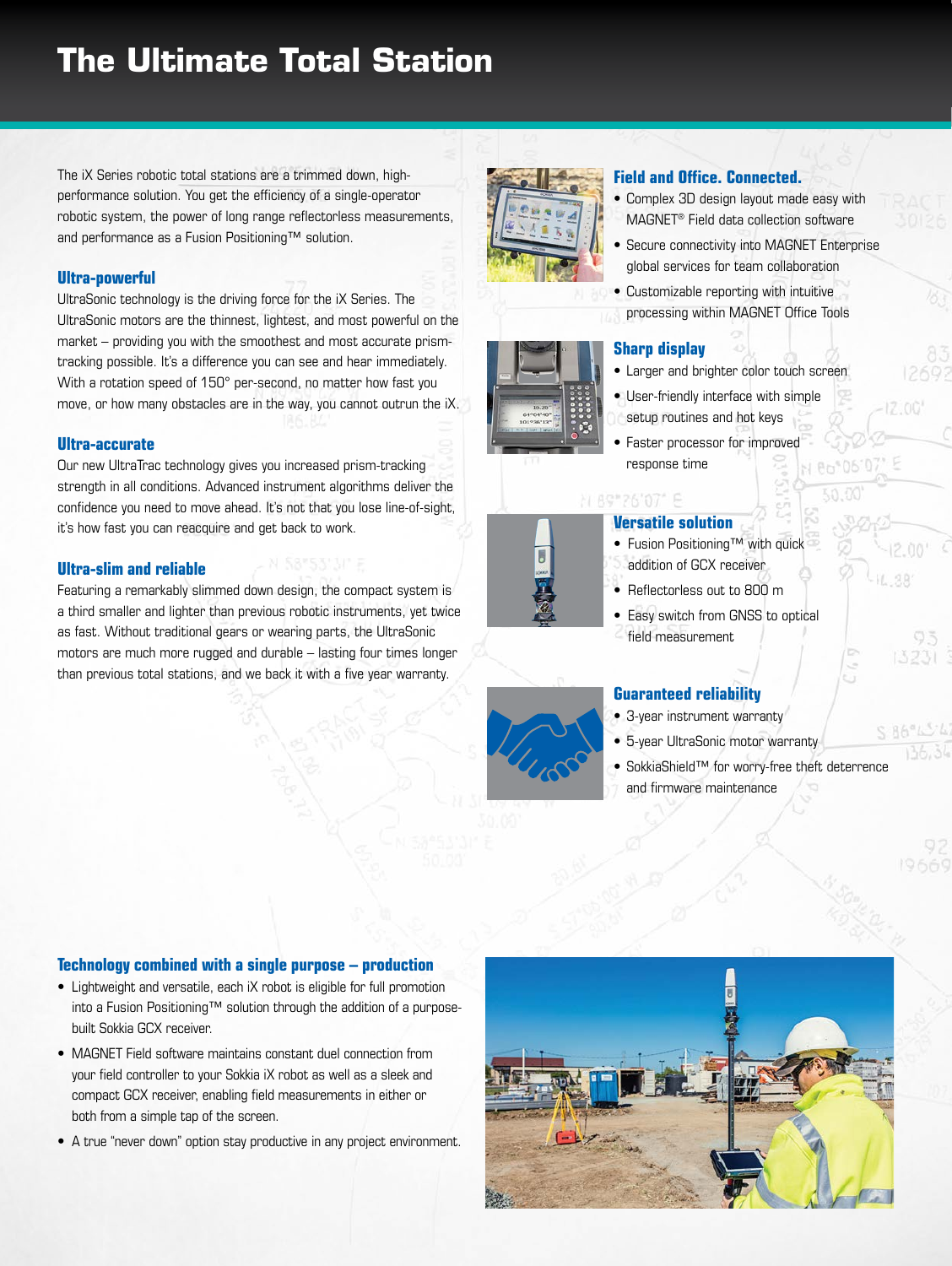# **SOKKIA**